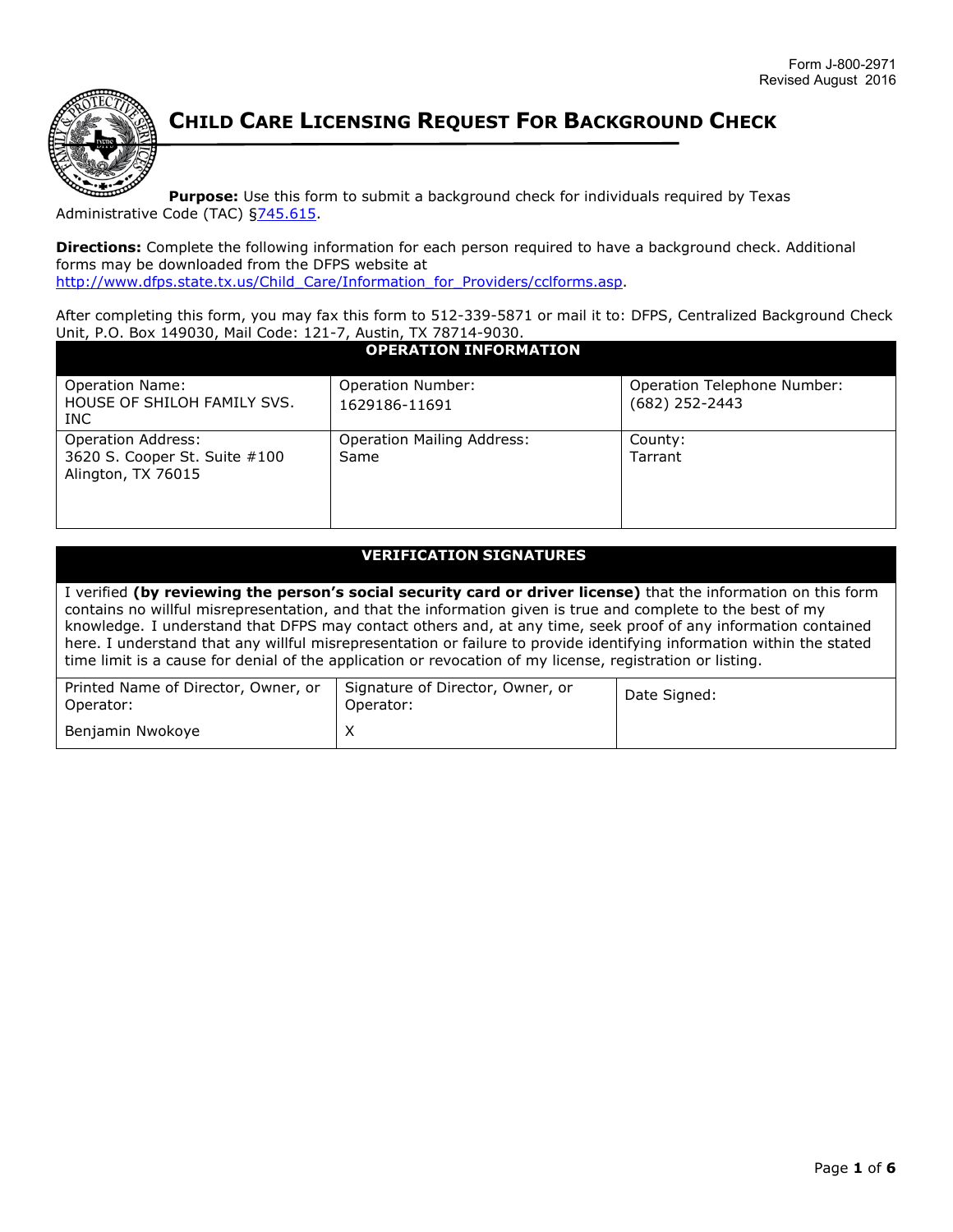| <b>INDIVIDUAL'S IDENTIFYING INFORMATION</b>                                                                                                                                                                                                                                                            |                                                                   |                                |                          |                           |  |  |  |  |
|--------------------------------------------------------------------------------------------------------------------------------------------------------------------------------------------------------------------------------------------------------------------------------------------------------|-------------------------------------------------------------------|--------------------------------|--------------------------|---------------------------|--|--|--|--|
| First Name:                                                                                                                                                                                                                                                                                            | Middle Name:                                                      |                                | Last Name:               |                           |  |  |  |  |
| List any other names the individual uses or has used in the past, including married and maiden names below. If you<br>do not provide every name that the individual has used, you may receive inaccurate results:                                                                                      |                                                                   |                                |                          |                           |  |  |  |  |
| <b>Other First Names:</b>                                                                                                                                                                                                                                                                              | <b>Other Middle Names:</b>                                        |                                | <b>Other Last Names:</b> |                           |  |  |  |  |
| Street Address:                                                                                                                                                                                                                                                                                        | City:                                                             |                                | State:                   | Zip Code:                 |  |  |  |  |
| County:                                                                                                                                                                                                                                                                                                | Telephone Number:<br>(                                            |                                | Date of Birth:           | Gender:<br>Male<br>Female |  |  |  |  |
| List any other city in Texas where the person has been a resident, and any addresses, including county, where the<br>person has lived outside of Texas in the previous five years:                                                                                                                     |                                                                   |                                |                          |                           |  |  |  |  |
| Ethnicity (must accompany race):<br>Race:<br>Hispanic<br>White<br>American Indian/Alaskan Native<br>Native Hawaiian/ Pacific Islander<br>Non-Hispanic<br><b>Black</b><br>Asian                                                                                                                         |                                                                   |                                |                          |                           |  |  |  |  |
| Social Security Number:                                                                                                                                                                                                                                                                                | Date Hired or Used by the Operation<br>or Agency:                 |                                |                          |                           |  |  |  |  |
| Initial<br>24 Month Check                                                                                                                                                                                                                                                                              | FBI Results in DPS<br>Fingerprint Check Required<br>Clearinghouse |                                |                          |                           |  |  |  |  |
| Contact information is required to schedule a fingerprint appointment. You must select one of the following choices<br>and provide either an email address or phone number for the individual.<br>Preferred method of contact for scheduling fingerprint appointment:<br>Email:<br>Telephone Number: ( |                                                                   |                                |                          |                           |  |  |  |  |
| Relationship of person to requestor:                                                                                                                                                                                                                                                                   |                                                                   |                                |                          |                           |  |  |  |  |
| Adoptive Parent<br>Caregiver<br>Other Staff<br><b>Staff</b>                                                                                                                                                                                                                                            | Director<br>Volunteer                                             | <b>Foster Parent</b><br>Other: | Household<br>Member      | Licensed<br>Administrator |  |  |  |  |
| For Foster/Adoptive Homes only: Relationship between child/children to be placed and the foster/adoptive parent(s) or<br>prospective foster/adoptive parent(s)                                                                                                                                         |                                                                   |                                |                          |                           |  |  |  |  |
| Relative                                                                                                                                                                                                                                                                                               | Unrelated<br><b>Fictive Kin</b>                                   |                                |                          |                           |  |  |  |  |
| <b>DFPS USE ONLY</b>                                                                                                                                                                                                                                                                                   |                                                                   |                                |                          |                           |  |  |  |  |

| <b>DITU VUL VIILI</b>      |            |  |  |  |  |  |
|----------------------------|------------|--|--|--|--|--|
| Worker Name (Last, First): | Mail code: |  |  |  |  |  |
|                            |            |  |  |  |  |  |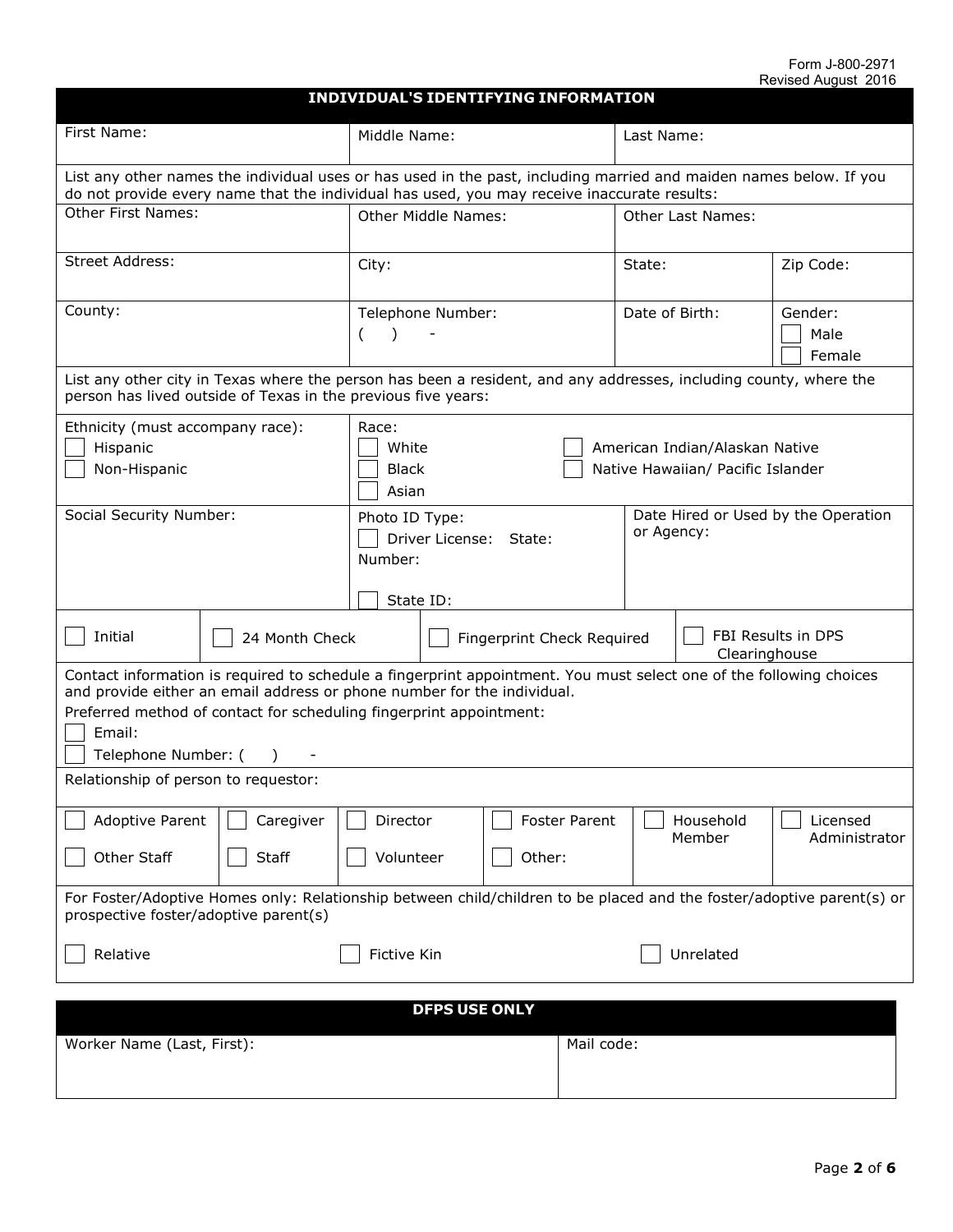## **PRIVACY STATEMENT**

DFPS values your privacy. For more information, read our privacy policy online at: www.dfps.state.tx.us/policies/privacy.asp.

The following pages are additional Individual's Identifying Information sheets for use when submitting more than one individual's background check.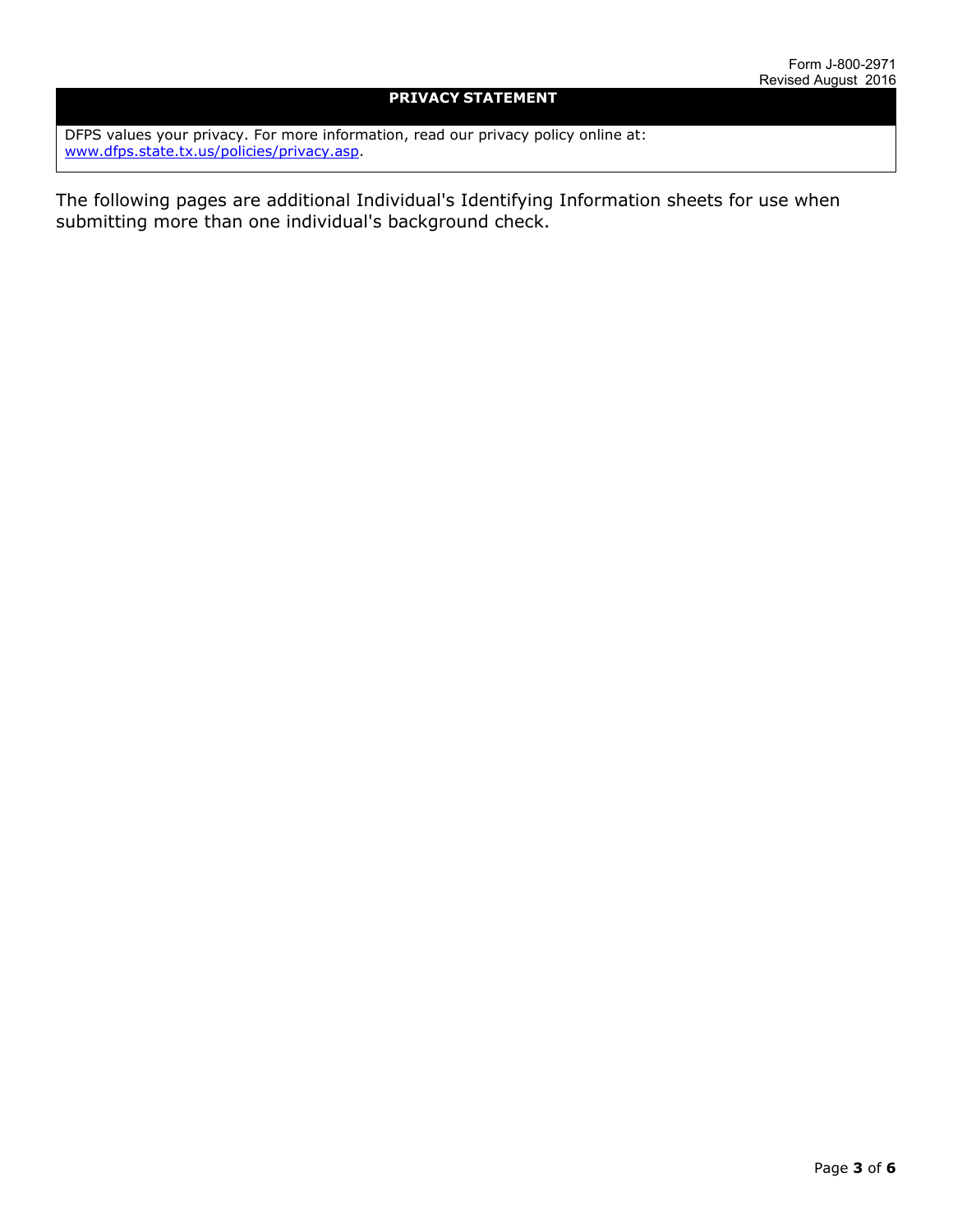| <b>INDIVIDUAL'S IDENTIFYING INFORMATION</b>                                                                                                                                                                                                                                                            |                                                                                                                                                                                    |                                                         |  |                                                   |  |                                             |                           |  |
|--------------------------------------------------------------------------------------------------------------------------------------------------------------------------------------------------------------------------------------------------------------------------------------------------------|------------------------------------------------------------------------------------------------------------------------------------------------------------------------------------|---------------------------------------------------------|--|---------------------------------------------------|--|---------------------------------------------|---------------------------|--|
| First Name:                                                                                                                                                                                                                                                                                            |                                                                                                                                                                                    | Middle Name:                                            |  |                                                   |  | Last Name:                                  |                           |  |
| List any other names the individual uses or has used in the past, including married and maiden names below. If you<br>do not provide every name that the individual has used, you may receive inaccurate results:                                                                                      |                                                                                                                                                                                    |                                                         |  |                                                   |  |                                             |                           |  |
| <b>Other First Names:</b>                                                                                                                                                                                                                                                                              |                                                                                                                                                                                    | Other Middle Names:                                     |  |                                                   |  | <b>Other Last Names:</b>                    |                           |  |
| Street Address:                                                                                                                                                                                                                                                                                        |                                                                                                                                                                                    | City:                                                   |  |                                                   |  | State:<br>Zip Code:                         |                           |  |
| County:                                                                                                                                                                                                                                                                                                |                                                                                                                                                                                    | Telephone Number:<br>$\left($                           |  |                                                   |  | Date of Birth:<br>Gender:<br>Male<br>Female |                           |  |
|                                                                                                                                                                                                                                                                                                        | List any other city in Texas where the person has been a resident, and any addresses, including county, where the<br>person has lived outside of Texas in the previous five years: |                                                         |  |                                                   |  |                                             |                           |  |
| Ethnicity (must accompany race):<br>Race:<br>White<br>Hispanic<br>American Indian/Alaskan Native<br>Native Hawaiian/ Pacific Islander<br>Non-Hispanic<br><b>Black</b><br>Asian                                                                                                                         |                                                                                                                                                                                    |                                                         |  |                                                   |  |                                             |                           |  |
| Social Security Number:<br>Photo ID Type:<br>Driver License: State:<br>Number:<br>State ID:                                                                                                                                                                                                            |                                                                                                                                                                                    |                                                         |  | Date Hired or Used by the Operation<br>or Agency: |  |                                             |                           |  |
| Initial                                                                                                                                                                                                                                                                                                | 24 Month Check                                                                                                                                                                     | Fingerprint Check Required                              |  |                                                   |  | FBI Results in DPS<br>Clearinghouse         |                           |  |
| Contact information is required to schedule a fingerprint appointment. You must select one of the following choices<br>and provide either an email address or phone number for the individual.<br>Preferred method of contact for scheduling fingerprint appointment:<br>Email:<br>Telephone Number: ( |                                                                                                                                                                                    |                                                         |  |                                                   |  |                                             |                           |  |
| Relationship of person to requestor:                                                                                                                                                                                                                                                                   |                                                                                                                                                                                    |                                                         |  |                                                   |  |                                             |                           |  |
| <b>Adoptive Parent</b><br>Other Staff                                                                                                                                                                                                                                                                  | Caregiver<br><b>Staff</b>                                                                                                                                                          | <b>Foster Parent</b><br>Director<br>Other:<br>Volunteer |  |                                                   |  | Household<br>Member                         | Licensed<br>Administrator |  |
| For Foster/Adoptive Homes only: Relationship between child/children to be placed and the foster/adoptive parent(s) or<br>prospective foster/adoptive parent(s)                                                                                                                                         |                                                                                                                                                                                    |                                                         |  |                                                   |  |                                             |                           |  |
| Relative<br>Unrelated<br>Fictive Kin                                                                                                                                                                                                                                                                   |                                                                                                                                                                                    |                                                         |  |                                                   |  |                                             |                           |  |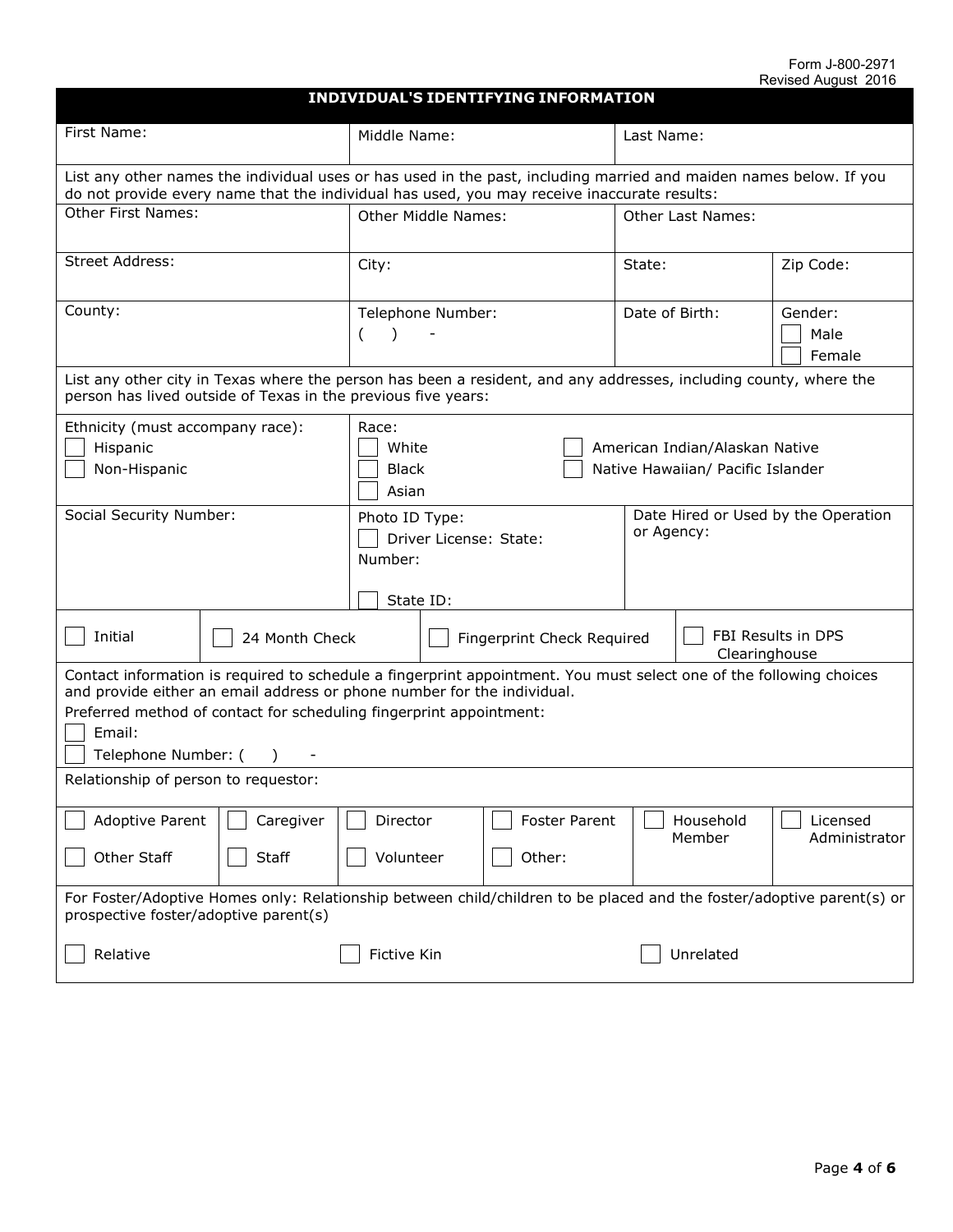| <b>INDIVIDUAL'S IDENTIFYING INFORMATION</b>                                                                                                                                                                                                                                                            |                                                                                                                                                                                    |                                                         |  |                                                   |        |                                             |                           |  |
|--------------------------------------------------------------------------------------------------------------------------------------------------------------------------------------------------------------------------------------------------------------------------------------------------------|------------------------------------------------------------------------------------------------------------------------------------------------------------------------------------|---------------------------------------------------------|--|---------------------------------------------------|--------|---------------------------------------------|---------------------------|--|
| First Name:                                                                                                                                                                                                                                                                                            |                                                                                                                                                                                    | Middle Name:                                            |  |                                                   |        | Last Name:                                  |                           |  |
| List any other names the individual uses or has used in the past, including married and maiden names below. If you<br>do not provide every name that the individual has used, you may receive inaccurate results:                                                                                      |                                                                                                                                                                                    |                                                         |  |                                                   |        |                                             |                           |  |
| <b>Other First Names:</b>                                                                                                                                                                                                                                                                              |                                                                                                                                                                                    | Other Middle Names:                                     |  |                                                   |        | <b>Other Last Names:</b>                    |                           |  |
| Street Address:                                                                                                                                                                                                                                                                                        |                                                                                                                                                                                    | City:                                                   |  |                                                   | State: | Zip Code:                                   |                           |  |
| County:                                                                                                                                                                                                                                                                                                |                                                                                                                                                                                    | Telephone Number:<br>$\left($                           |  |                                                   |        | Date of Birth:<br>Gender:<br>Male<br>Female |                           |  |
|                                                                                                                                                                                                                                                                                                        | List any other city in Texas where the person has been a resident, and any addresses, including county, where the<br>person has lived outside of Texas in the previous five years: |                                                         |  |                                                   |        |                                             |                           |  |
| Ethnicity (must accompany race):<br>Race:<br>White<br>Hispanic<br>American Indian/Alaskan Native<br>Native Hawaiian/ Pacific Islander<br>Non-Hispanic<br><b>Black</b><br>Asian                                                                                                                         |                                                                                                                                                                                    |                                                         |  |                                                   |        |                                             |                           |  |
| Social Security Number:<br>Photo ID Type:<br>Driver License: State:<br>Number:<br>State ID:                                                                                                                                                                                                            |                                                                                                                                                                                    |                                                         |  | Date Hired or Used by the Operation<br>or Agency: |        |                                             |                           |  |
| Initial                                                                                                                                                                                                                                                                                                | 24 Month Check                                                                                                                                                                     | Fingerprint Check Required                              |  |                                                   |        | FBI Results in DPS<br>Clearinghouse         |                           |  |
| Contact information is required to schedule a fingerprint appointment. You must select one of the following choices<br>and provide either an email address or phone number for the individual.<br>Preferred method of contact for scheduling fingerprint appointment:<br>Email:<br>Telephone Number: ( |                                                                                                                                                                                    |                                                         |  |                                                   |        |                                             |                           |  |
| Relationship of person to requestor:                                                                                                                                                                                                                                                                   |                                                                                                                                                                                    |                                                         |  |                                                   |        |                                             |                           |  |
| <b>Adoptive Parent</b><br>Other Staff                                                                                                                                                                                                                                                                  | Caregiver<br><b>Staff</b>                                                                                                                                                          | <b>Foster Parent</b><br>Director<br>Other:<br>Volunteer |  |                                                   |        | Household<br>Member                         | Licensed<br>Administrator |  |
| For Foster/Adoptive Homes only: Relationship between child/children to be placed and the foster/adoptive parent(s) or<br>prospective foster/adoptive parent(s)                                                                                                                                         |                                                                                                                                                                                    |                                                         |  |                                                   |        |                                             |                           |  |
| Relative<br>Unrelated<br>Fictive Kin                                                                                                                                                                                                                                                                   |                                                                                                                                                                                    |                                                         |  |                                                   |        |                                             |                           |  |